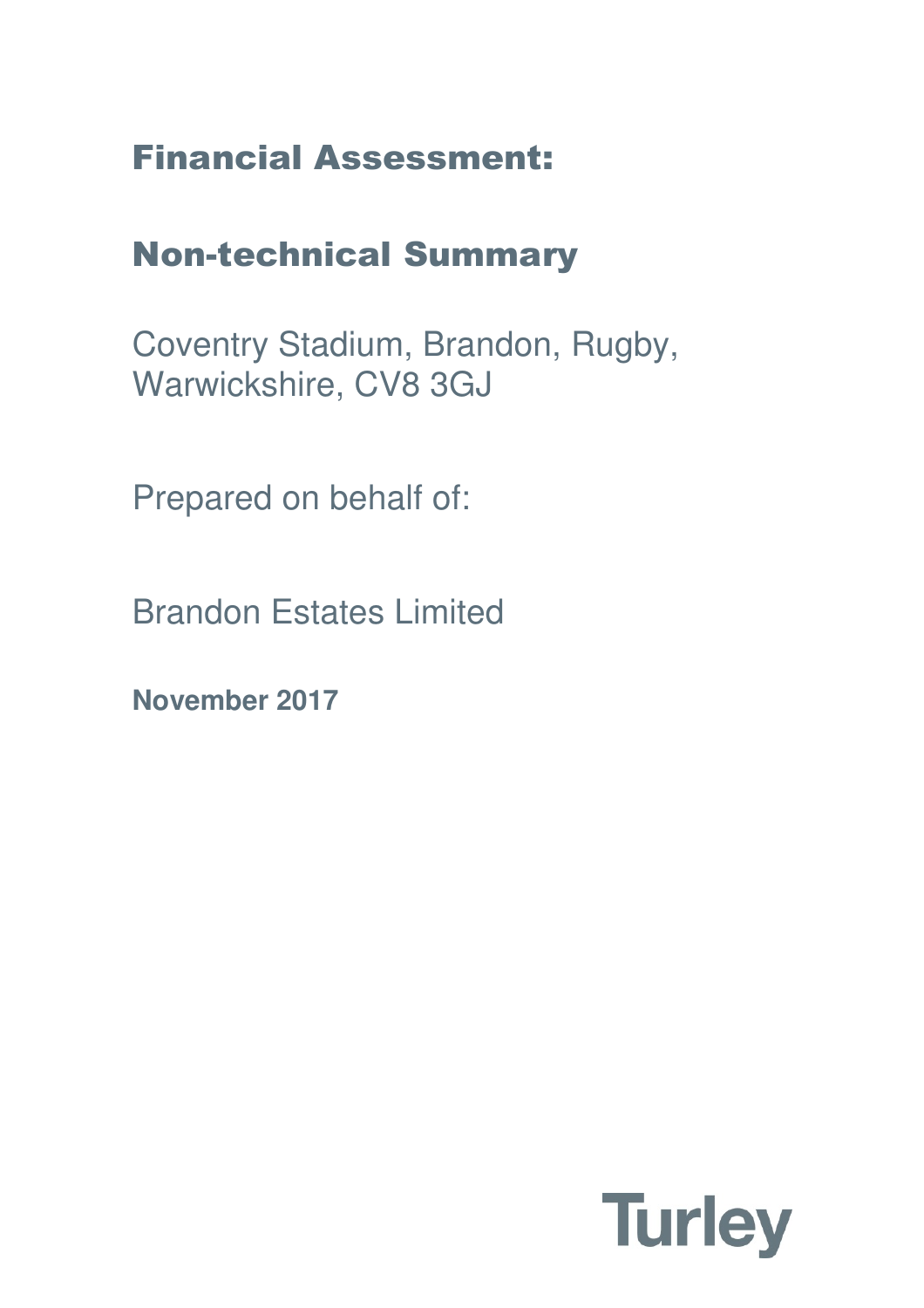## **Contents**

1. Non-technical Summary 1 and 1 and 1 and 1 and 1 and 1 and 1 and 1 and 1 and 1 and 1 and 1 and 1 and 1 and 1 and 1 and 1 and 1 and 1 and 1 and 1 and 1 and 1 and 1 and 1 and 1 and 1 and 1 and 1 and 1 and 1 and 1 and 1 and

### **Contact**

Matt Spilsbury BA (Hons) MSc MRICS MRTPI **Director** Development Advisory Turley matthew.spilsbury@turley.co.uk

#### **Client**

Brandon Estates Limited

#### **Date**

November 2017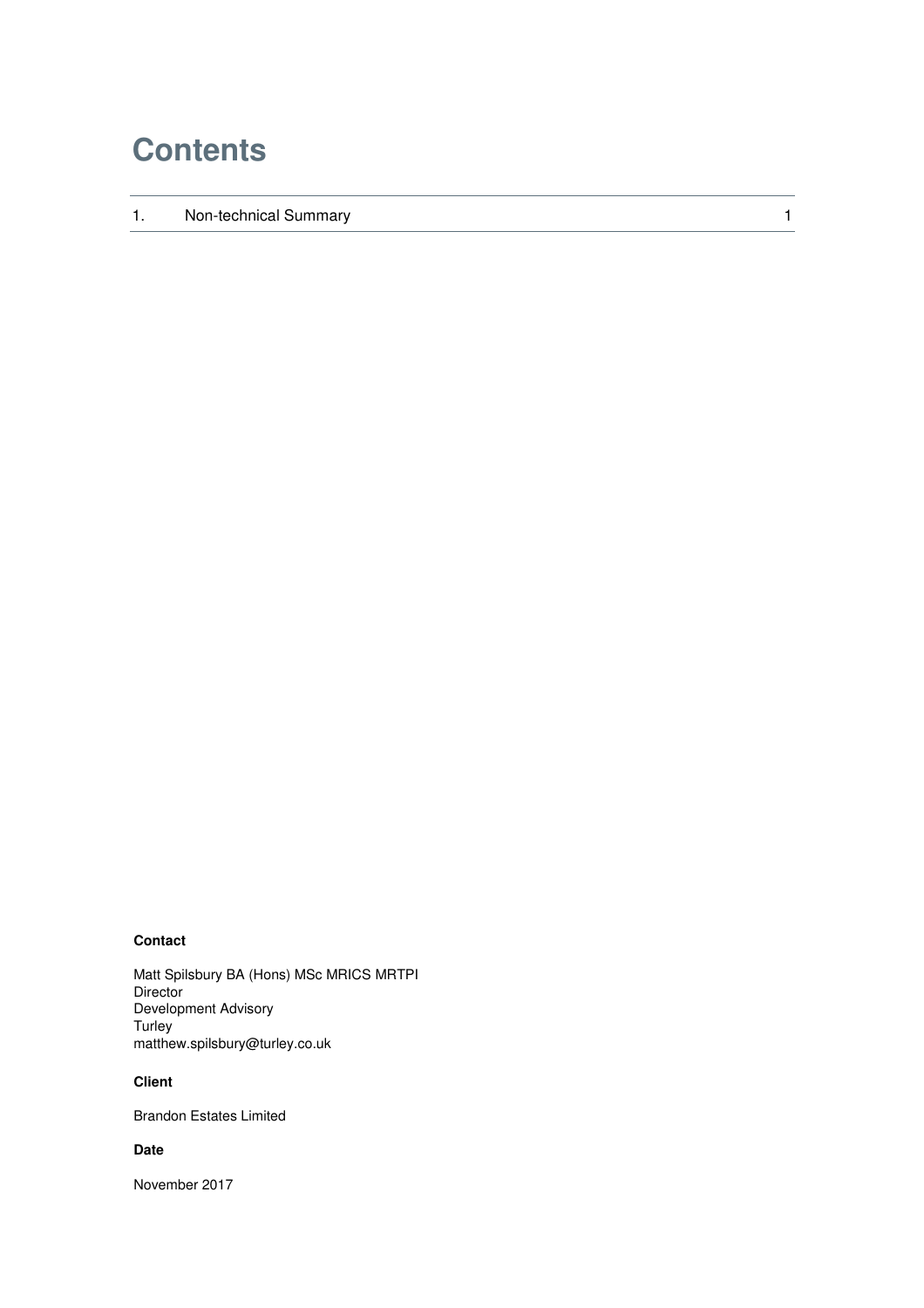## **1. Non-technical Summary**

## **Introduction**

## **Instruction Purpose**

- 1.1 Turley has been appointed by Brandon Estates Limited ('the applicant') to objectively assess, and report upon, the financial viability of the operation of the Coventry Stadium, Rugby, Warwickshire, CV8 3GJ ('the subject premises').
- 1.2 The assessment extends to an analysis of historic and forecasted financial trading at the subject premises utilising published annual accounts and estimated trading revenues and expenses; along with consideration of the stadium's physical condition and the required cost of refurbishment to an operational standard.
- 1.3 This document represents a Non-technical Summary ('NTS') of the assessment, and confidential report, which was submitted by the applicant to Rugby Borough Council ('the Council') as part of a planning application with respect to the proposed redevelopment of the subject premises.
- 1.4 The NTS excludes information that is commercially sensitive and inappropriate for disclosure on public record.

## **Subject site & Premises**

- 1.5 The subject premises are located upon the subject site, which has a gross area of 25.7 acres (10.4Ha) and is broadly flat. The subject site is approximately 8 kilometres (km) east of Coventry and 10km west of Rugby, and located off Rugby Road (A428) which provides accesses to the south and the south east of the subject site.
- 1.6 Coventry Stadium (interchangeably referred to as 'Brandon Stadium'), is located within the subject site, in addition to associated areas of hardstanding used for car parking to serve the subject premises.
- 1.7 The subject premises comprises a disused greyhound racing and speedway / stock car motor racing circuit together with Grandstand, which provided visitor viewing and dining facilities, ancillary buildings and a substantial area of car parking (part-gravel and parthardstanding). The Stadium had a maximum capacity of 5,000 people. Other buildings on site included storage areas, dog kennels, a shop, laundry room, offices and first aid room.
- 1.8 A large car park fronts the stadium consisting of gravel and tarmacked areas. The site is presently secured by barriers and gates. The subject site and premises are not currently operational and have not been in operation since late 2016.

## **Marketing & Acquisition**

1.9 The subject site was marketed and sold on behalf of the previous vendor by the Birmingham office of property consultancy GVA. It is understood that due to breach of loan covenants (i.e. default by the vendor) NatWest, as mortgagee in possession, had exercised the right to force disposal to recoup monies owed.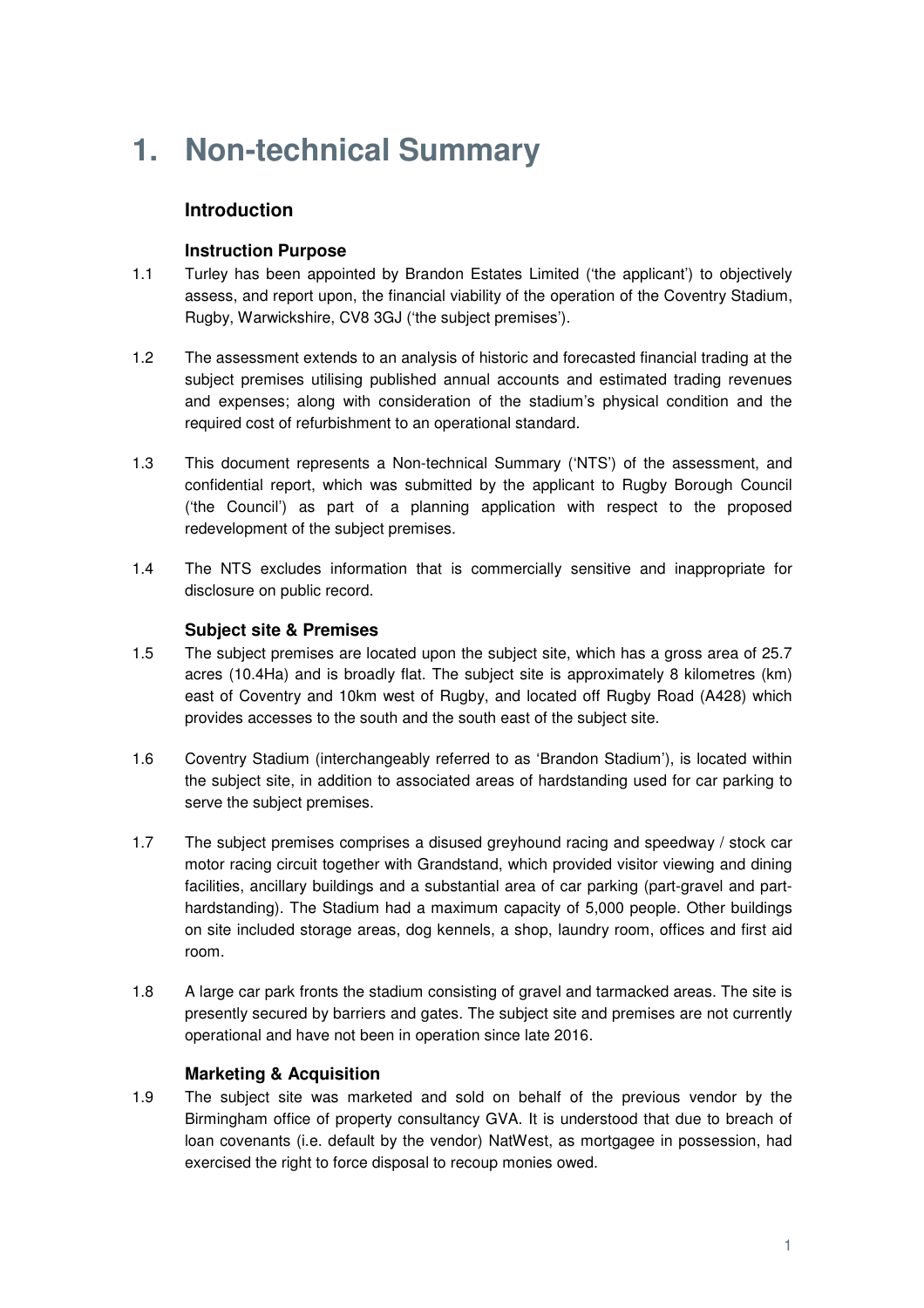- 1.10 The subject premises were subject to acquisition by the applicant in November 2015 following a protracted marketing and negotiation period, which had first commenced in early 2013. It is understood that GVA received a total of 6 tenders. All offers were submitted by parties who did not intend to continue to run the existing facility as a stadium or offer any continuation of the exiting Speedway, Greyhound or Stock Car meetings. All parties interested in the property sought to redevelop the property for alternative uses.
- 1.11 In addition, the Crown Prosecution Service (CPS) had a restriction registered against the title of the subject premises to prevent its disposal. This was removed once proof was granted that the applicant's funds for purchase were transferred directly to the solicitors of NatWest Bank. The transaction formally completed, with title transferred from the former vendor, on 2 December 2015 following removal of the CPS restriction.
- 1.12 The subject site is in the unencumbered freehold ownership of the applicant; Brandon Estates Limited.

## **Events Post-acquisition**

## **Lease Activity and Closure**

- 1.13 Following acquisition, the applicant agreed new leases with the existing tenants to allow operations and events to proceed unhindered for a period of 12 months (until late 2016). New lease/licence terms were offered to Coventry Speedway Limited (owners of Coventry Bees speedway team and racing licence holder) and Coventry Racing Club Limited (owners of Coventry Stox stock car/banger racing and associated licence holder) in mid-late 2016.
- 1.14 However, the tenants did not agree lease (or licence) terms and the head-lease remained unsigned. Correspondence between the tenants and the applicant (as landlord) confirms that neither tenant was willing to meet the operational costs of Coventry Stadium in full or in equal part. As no lease was signed with tenants, Coventry Stadium closed in November 2016.
- 1.15 Coventry Racing Club Limited subsequently moved their events to Stoke Stadium in 2017, and have recently announced that the Coventry Stox operations will cease for 2018 and 2019 seasons (at least) whilst venue and financial arrangements are addressed.
- 1.16 Coventry Speedway Limited had their licence to compete in speedway as the Coventry Bees racing team frozen by the governing body for the 2017 season. In November 2017 Coventry Speedway Limited announced that Coventry Bees speedway team had reached agreement with the Leicester Lions speedway team to share facilities at the Leicester Speedway stadium from 2018 and would not return to Coventry Stadium.
- 1.17 Following leases not being renewed by both operators the stadium formally closed in January 2017.

## **Enquiries for Purchase**

1.18 The applicant has received several enquiries from parties interested in either acquiring or operating Coventry Stadium since its original purchase. The applicant has willingly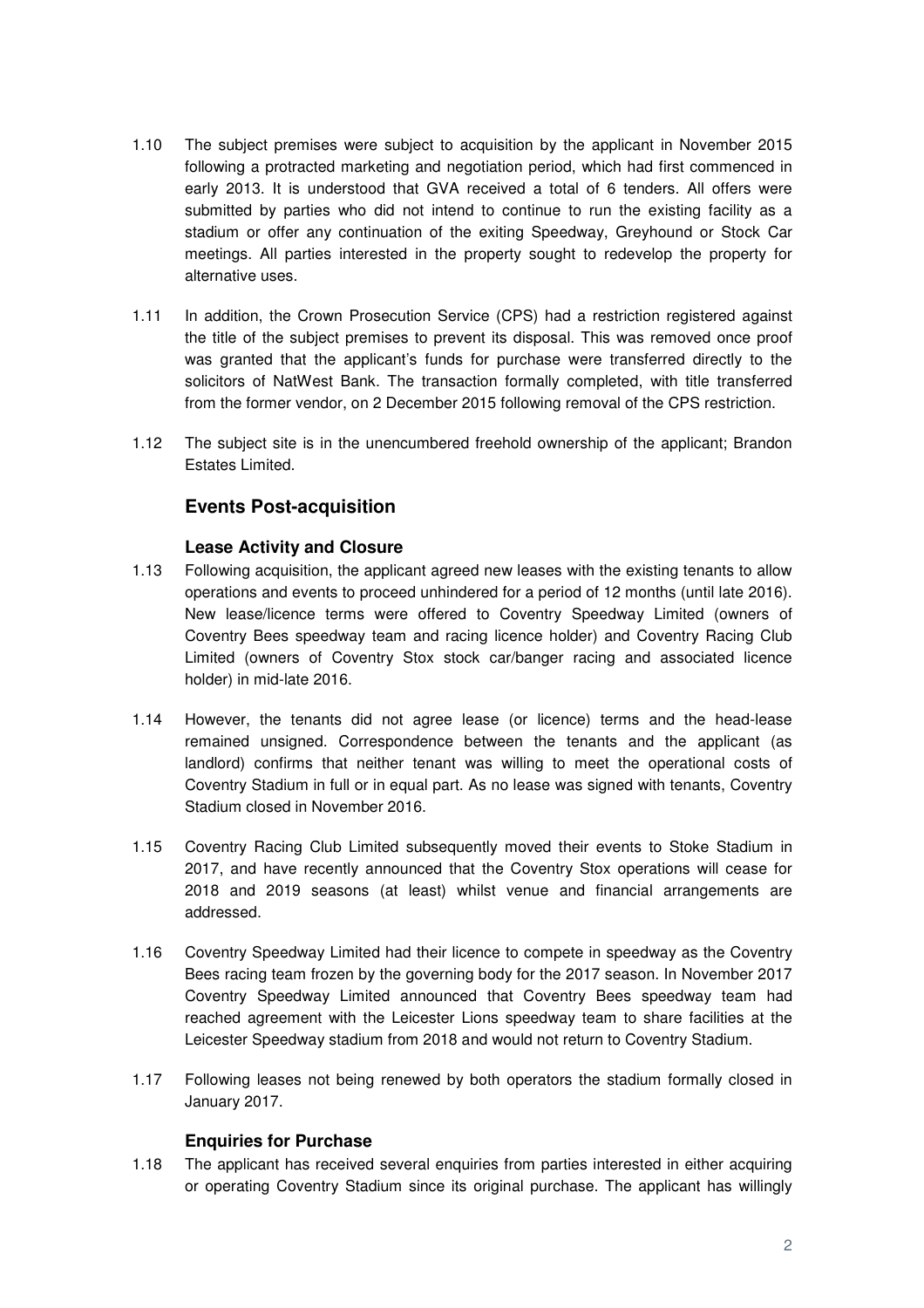engaged with these parties. Based on correspondence provided by the applicant, to date none of the parties seeking to re-use the facilities have demonstrated a credible business case or professional team to operate the stadium or have failed to provide suitable evidence of funds to either operate or acquire the subject site and premises.

## **Physical Condition & Refurbishment Costs**

### **Damages occurring after November 2016**

- 1.19 Prior to its closure the applicant instructed a Building Condition Survey, which confirmed that the subject premises were in a poor state of repair, but would have been suitable for operation in 2017, subject to the noted investigations, general maintenance and repair, health and safety certification and the obtaining/renewal of relevant and up to date insurances.
- 1.20 However, in late November 2016, substantial damage was done to the subject premises by a third party. Damage included the removal of a substantial amount of essential fixtures and fittings, belonging to the applicant, including the shale on the racetrack, floodlights and stadium seats.
- 1.21 Significant further malicious damage to the subject premises was also carried out including removal of fire alarms and emergency lighting, the cutting of electrical cables and damage to the external fire escape.
- 1.22 The damage caused is understood to have played a significant part in the financial decision of Coventry Speedway Limited not to take up the lease offered by the applicant.

#### **Trespassing and Criminal Damages**

- 1.23 Despite the applicant undertaking significant works and incurring costs to secure the subject site, there have been repeated recorded occurrences of trespassing and further criminal damage to the premises over the course of 2017 to date. Prior to the first breakin the applicant implemented additional security measures including employment of onsite security staff, installation of security gates and digging of trenches to restrict vehicular access amongst a wider package of measures.
- 1.24 An updated Building Condition Survey published 4 October 2017 concludes that the damage to the subject premises has considerably worsened as a result of the damage done during trespassing occurrences throughout 2017.

## **Operational Trading Performances**

## **Published Annual Accounts**

- 1.25 Analysis of the most recent published abbreviated accounts for the businesses relevant to the subject premises confirms that businesses owned by the former vendor, and with registered addresses at the subject premises, owe significant sums to creditors or have liabilities significantly in excess of assets and appear in financial distress.
- 1.26 Substantial intercompany loans between the related businesses of Coventry Stadium Limited, Coventry Greyhounds Club Limited and Coventry Racing Club Limited may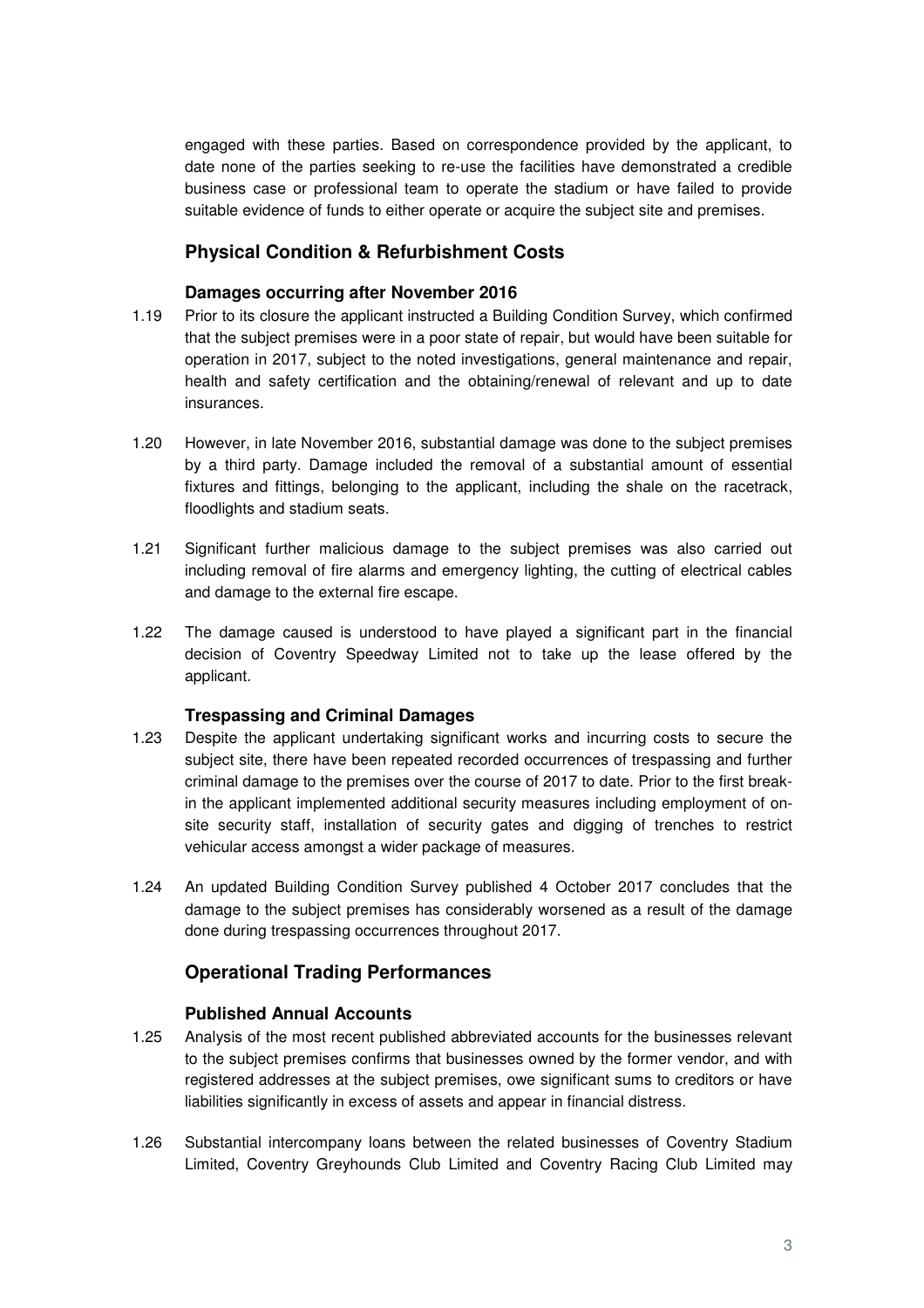reflect the movement of money to mask losses, liabilities and assets. Coventry Greyhounds Club Limited has since been dissolved.

1.27 Analysis of the published abbreviated accounts for Coventry Speedway Limited confirms that liabilities have consistently exceeded assets in each year of trading with the business recording annual operating losses. The company has not turned a profit in any year of trading since incorporation in 2011.

### **Estimated Financial Trading Performance**

- 1.28 Turley has directly liaised with Mr Michael Horton, the Company Director of Coventry Speedway Limited to obtain management accounts in order further understand the detailed operational trading performance of the Coventry Bees speedway team.
- 1.29 This evidence confirms that operating the Coventry Bees speedway team at the subject premises has consistently represented a financially unviable business proposition. Essentially, on average, each track meeting is run at an operating loss.
- 1.30 Even excluding costs and assuming the stadium landlord would offer non-commercial terms to the Coventry Bees, the team would still generate an operating loss. It therefore confirms why Coventry Speedway Limited did not take up the head-lease offered by the applicant (as landlord) in January 2017. Given Coventry Speedway Limited could not break-even before contributing significantly towards the operating costs of Coventry Stadium, it is rational to conclude that should such costs have been added these would have further deepened operating losses.
- 1.31 Turley has not been provided with management accounts of Coventry Stadium, and hence the trading performance cannot be determined definitively. Some revenue and operating cost information has, however, been provided to the applicant by the former vendor to inform lease negotiations. Supplementary information has also been provided by Coventry Speedway Limited, which traded from the premises for five years.
- 1.32 Operational trading performance analysis suggests that a very slim positive trading margin would be achievable in a best-case scenario where all tenants met their lease obligations and paid their rent on time and in full. Given the challenges faced by Coventry Speedway Limited in meeting their lease obligations, this represents an unlikely scenario. Moreover, should either speedway or stock car events be withdrawn or reduced the impact on operating margin is significant and would tip the stadium into an operating loss. This risk was likely evident to Coventry Racing Club Limited and Coventry Speedway Limited, with neither willing nor able to meet the stadium operational costs in part or in totality.

#### **Reopening the Stadium**

- 1.33 The applicant has instructed a firm of specialist chartered surveyors to prepare an up to date building condition survey and assessment of capital costs to bring Coventry Stadium back into use. This confirms a practical necessity for significant capital expenditure to restore the subject premises to an appropriate standard for trading following the substantial damage incurred since November 2016.
- 1.34 The costs are substantial. Due to the modest (best case) stadium operating margin any loan to meet the refurbishment costs would require an elongated repayment period that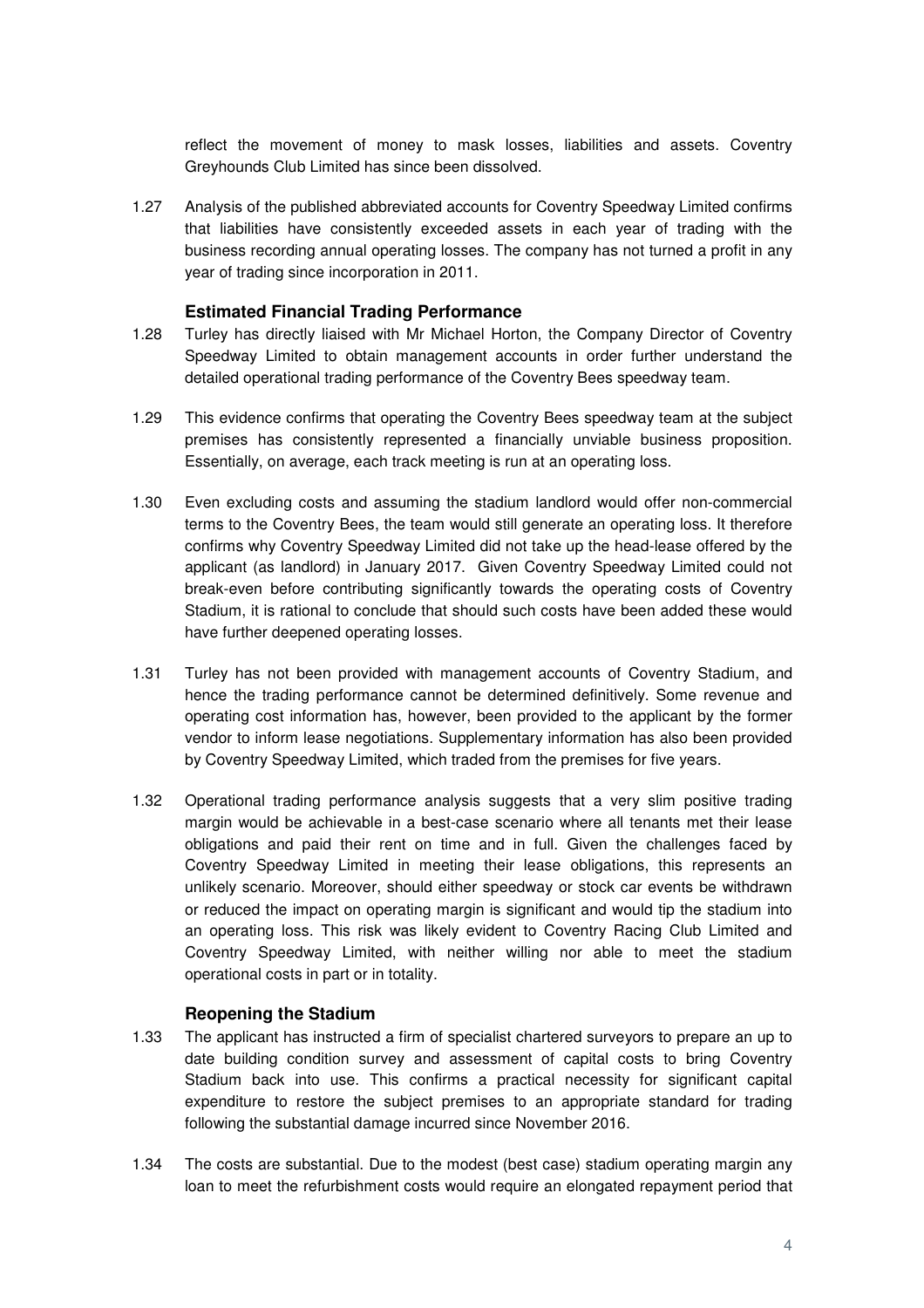far exceeds typical commercial loan terms available for this purpose (prior to accounting for interest payments).

- 1.35 In the unlikely event that full funding was secured, the interest payments required to service the debt would substantially exceed the annual operating margin As a result, Coventry Stadium would be running at an operating loss prior to making any allowance for capital repayments, depreciation, taxation and any owner's return. This is not sustainable and would lead to a swift breach of loan covenants.
- 1.36 In light of this forecast it is considered highly improbable that the applicant (as owner), or any other commercial investor, developer or operator, would consider the return on capital expended in investing in the refurbishment works to return Coventry Stadium to operation as sufficient to justify the financial risk involved.
- 1.37 Moreover, there are no licence holders willing to hold motor racing events at the stadium, and there is no active greyhound racing licence, which leaves Coventry Stadium without a business case for reopening or operational purpose.
- 1.38 Based upon the information available, there is no plausible commercial basis upon which Coventry Stadium would now be reopened.